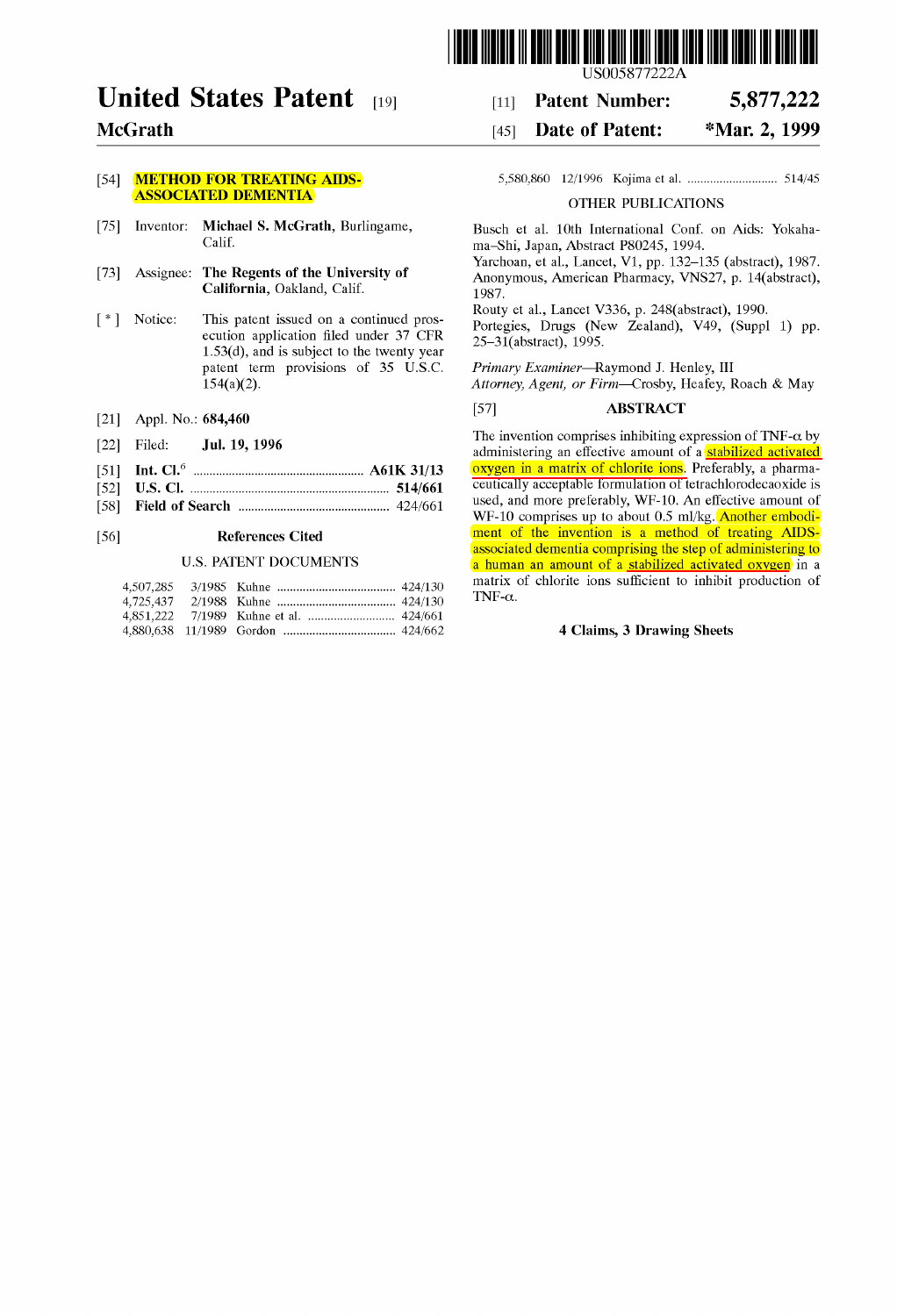

 $\frac{1}{2}$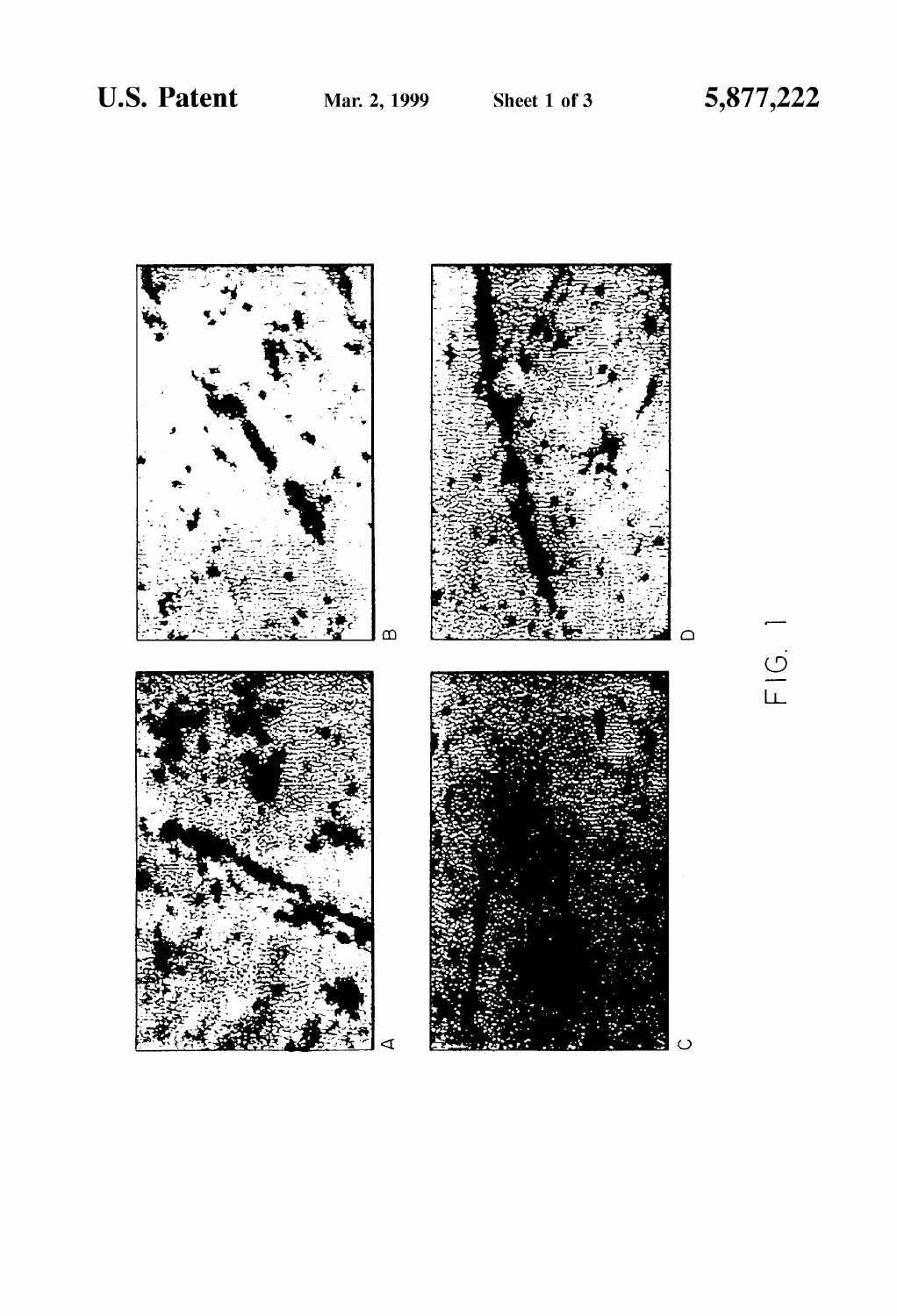

 $FIG. 2$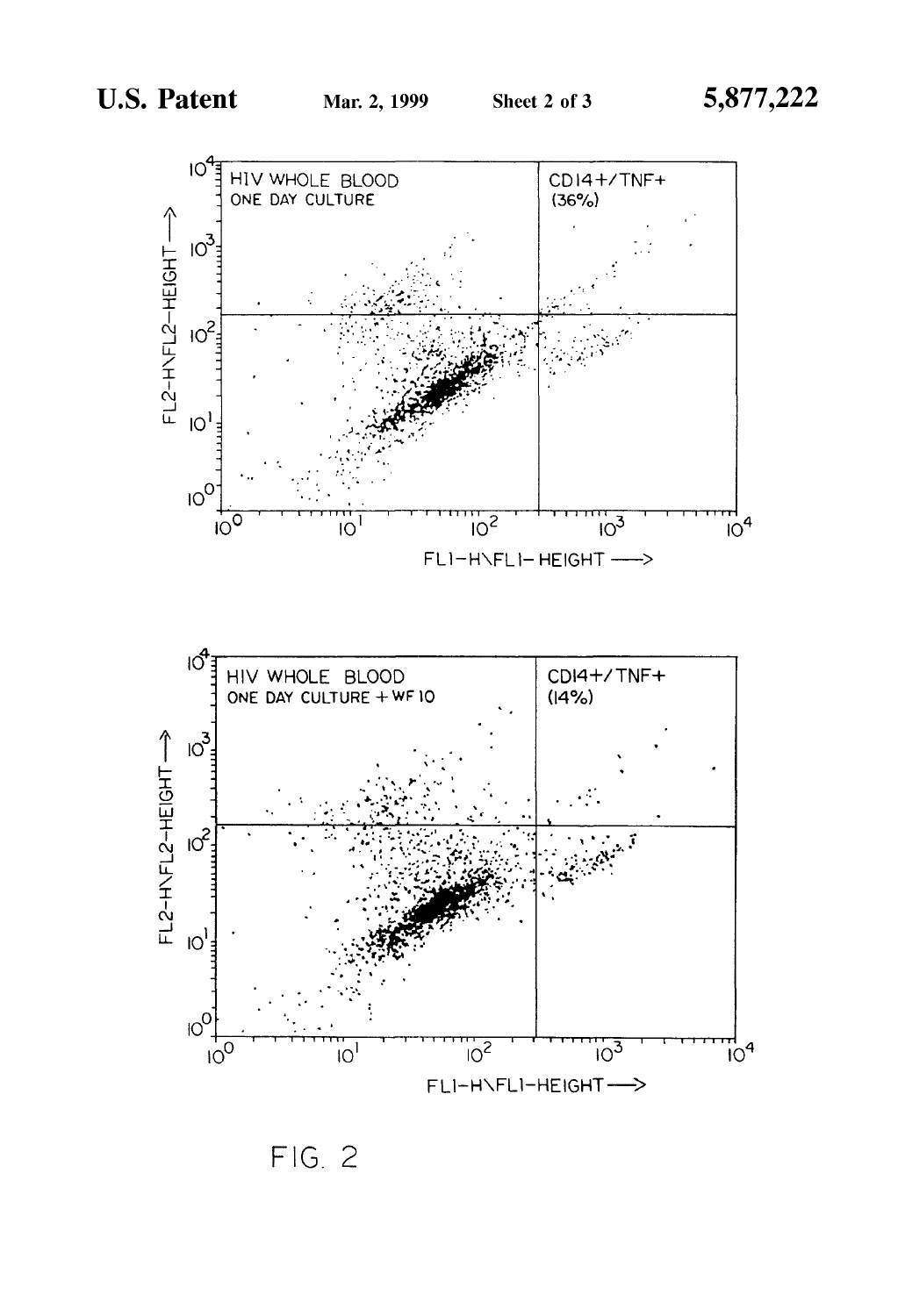

 $FIG. 3$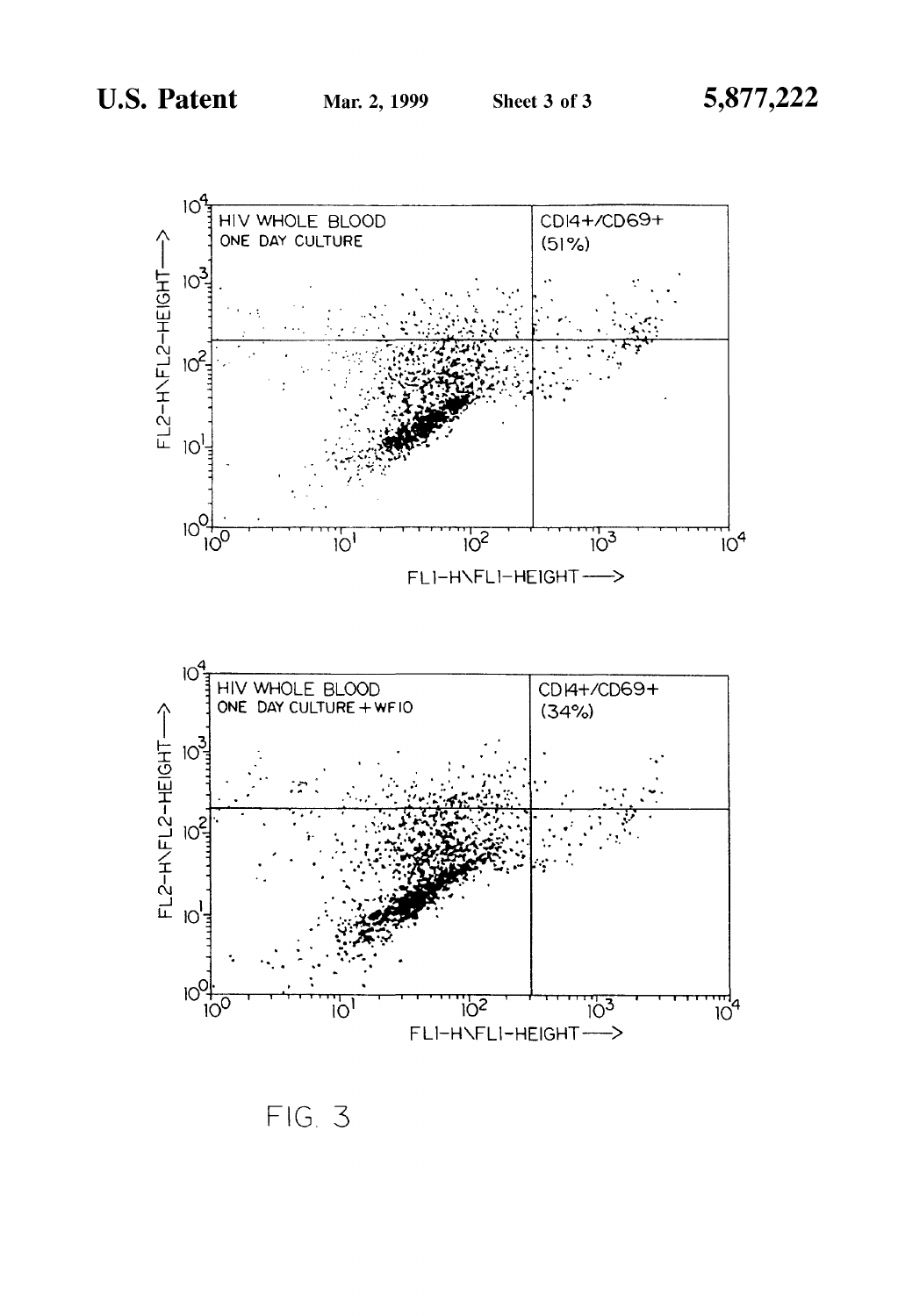10

#### METHOD FOR TREATING AIDS-ASSOCIATED DEMENTIA

#### FIELD OF THE INVENTION

The invention relates to the field of treating immune system diseases and more particularly to the treatment of AIDS dementia by inhibiting production of tumor necrosis factor.

#### BACKGROUND OF THE INVENTION

HIV infection causes a broad range of pathologic processes. One of the most important late stage complications of HIV infection is known as AIDS dementia complex or HIV-associated encephalitis. This is a pathologic process 15 that is characterized by frank memory loss, social withdrawal, alterations in personality and the inability to

tia include astrocytosis (thought in part to be secondary to factors causing toxic damage to the brain), multinucleated giant cell formation, microglial nodule formation, and frank neural cell death. All of these changes are seen in the context of HIV-infected macrophage infiltration both perivascularly as well as into the brain parenchyma. In certain studies, the 25 frequency of the HIV-expressing macrophage was associated with the degree of dementia. Virtually all patients with advanced dementia have extremely high levels of HIV in the brain, and this virus is almost always associated with brain macrophages or microglial cells as neuron and astrocytes 30 have rarely, if ever, been documented as being infected in-vivo by HIY.

Although the mechanism by which HIV causes dementia pivotal role in the dementia process through the elaboration of neurotoxic substances. One of the principal substances implicated in the pathogenesis of AIDS dementia is tumor necrosis factor (TNF- $\alpha$ ). Macrophages release TNF- $\alpha$  and other cytokines in response to stimulus of the immune system. It is a critical component of the cell mediated immune response to infections. TNF- $\alpha$  is expressed in response to bacterial and viral immunostimulators, and particularly in response to HIV infections, and has been shown to cause damage to brain cells in vitro.

TNF- $\alpha$  also manifests a dose dependent toxicity in other tissues. At chronic levels,  $TNF-\alpha$  can cause cachexia and at acute levels can cause septic shock. Prior art methods for suppressing TNF- $\alpha$  rely on antiinflammatory and immunosuppressive steroids. However, such steroids also suppress  $_{50}$ other cytokines necessary for proper cell mediated response.

The prior art offers no treatment for patients suffering from AIDS dementia. Since dementia affects 20%-30% of AIDS patients, there is a substantial need for an effective treatment. Furthermore, there is a need for controlling  $55$ TNF- $\alpha$  levels while minimizing the effects on other cytokines. This invention satisfies these and other needs.

#### SUMMARY OF THE INVENTION

A method for inhibiting expression of TNF- $\alpha$  comprising 60 the step of administering to a human an effective amount of a stabilized activated oxygen in a matrix of chlorite ions. Preferably, the step of administering a stabilized activated oxygen comprises administering a pharmaceutically acceptable formulation of tetrachlorodecaoxide and more prefer- 65 ably comprises administering WF-lO. An effective amount of WF-10 comprises up to about 0.5 ml/kg. Another embodi-

ment of the invention is a method of treating AIDSassociated dementia comprising the step of administering to a human an amount of a stabilized activated oxygen in a matrix of chlorite ions sufficient to inhibit production of TNF- $\alpha$ .

#### BRIEF DESCRIPTION OF THE DRAWINGS

FIG. 1 illustrates an immunohistochemical analysis of a brain specimen from a patient with AIDS-associated dementia, stained with anti-CD14, anti-HIV p24, anti-PDGF-B or anti-PDGF-B receptor antibodies in Frames A, B, C and D respectively.

FIG. 2 is a dot plot showing percentages of cells expressing CD14 and TNF- $\alpha$ , with and without WF-10 treatment.

perform normal daily living activities.<br>The pathologic processes that characterize AIDS demen-<br>ing CD14 and CD60, with and without WE 10 treatment ing CD14 and CD69, with and without WF-10 treatment.

#### DETAILED DESCRIPTION OF THE INVENTION

#### AIDS Dementia Monocytes

Studies on peripheral blood mononuclear cells from a wide variety of HIV-infected patients, including those with dementia, indicate that patients exhibiting AIDS-associated dementia have a distinct population of circulating monocytes. Standard Ficoll-hypaque separation techniques gave lower yields of monocytes from demented patients as com-Although the mechanism by which HIV causes definentia<br>is unclear, many studies implicate macrophages as playing a<br>initial calculated based on<br>initial calculated based on determining the number of CD14 expressing cells in whole blood in comparison to the yield of CD14 expressing cells after Ficoll separation. Several of the demented patient yields were less than 10% the predicted yield.

> The decreased yield from Ficoll separation suggests that a subset of monocytes from demented patients might be more dense than control patients. A further analysis employed Percoll gradient separation in an attempt to retrieve the monocytes lost in the Ficoll gradient. Table I shows the actual recovery of monocytes at the density normally used for Ficoll separation  $(1.077 \text{ g/ml})$  as compared to a higher density created by the Percoll gradient  $(1.077-1.087 \text{ g/ml})$ .

> A two phase step-gradient of Percoll (Sigma, St. Louis Mo.) was prepared in 15 mI conical centrifuge tubes as follows: a bottom layer of 4.5 mI 1.087 density Percoll and an upper layer of 4.5 mI of 1.077 density Percoll. 1.5 mI of whole heparinized blood was mixed with an equal volume of isotonic saline. The blood/saline mixture was then gently layered over the Percoll step-gradient and centrifuged for 20 min, RT, at 800xg. Cells from 1.077 and 1.087 liquid interfaces were collected and washed in 5 volumes of RPMI 1640 (spin at 400xg, 5 min, discard supernatants). Cell pellets were re-suspended in RPMI 1640 with 10% fetal bovine serum and counted by hemacytometer. The percent of CD14 expressing cells was determined by whole blood 65 staining with fiuorosinated anti-CD14 antibodies. After Percoll gradient separation the percent of CD14 stained cells was calculated and is expressed in the far column.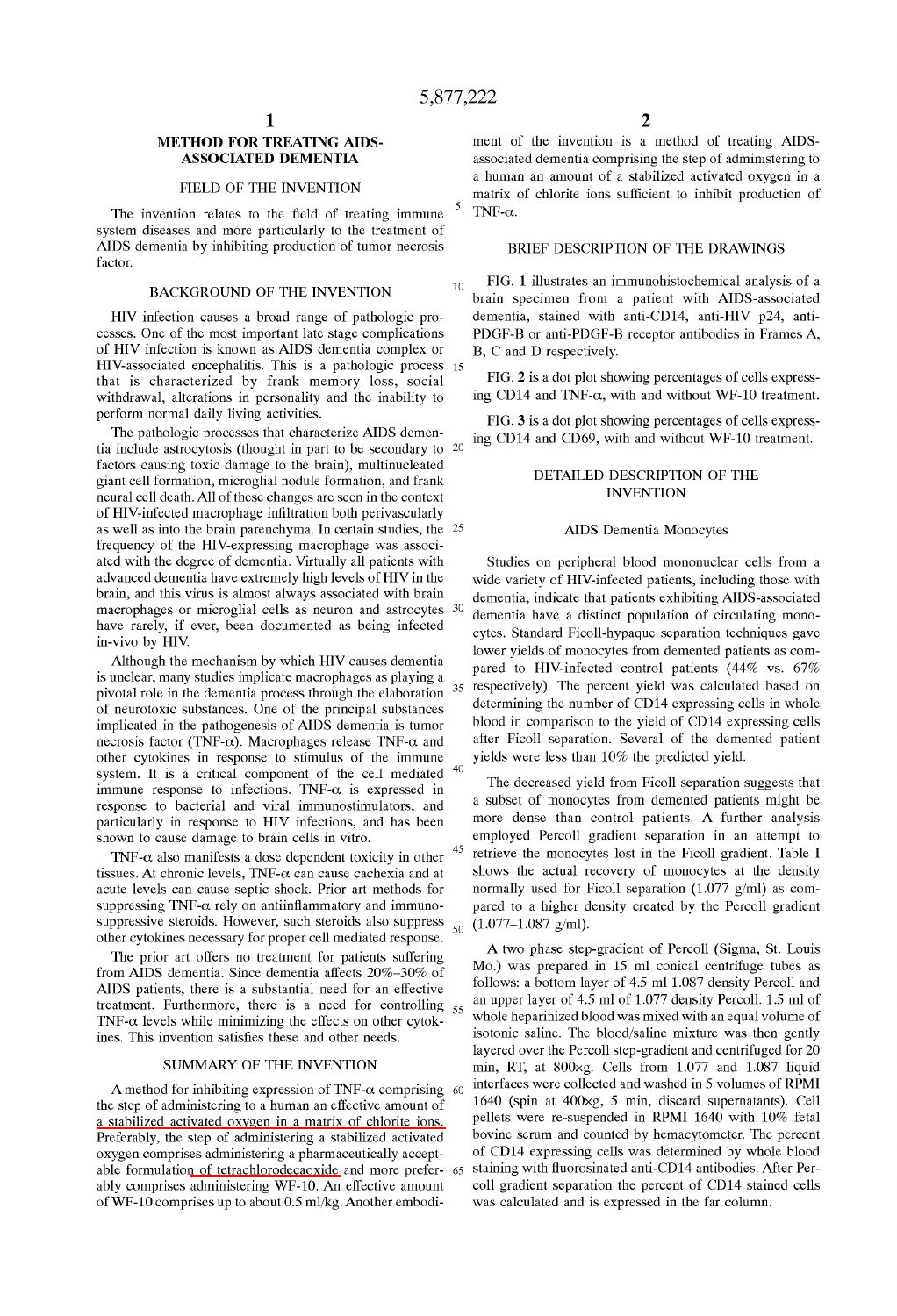TABLE 1

|                        | CD14 Recovery From 2 Step Percoll Gradient |                                          |                                            |                                |    |  |  |  |
|------------------------|--------------------------------------------|------------------------------------------|--------------------------------------------|--------------------------------|----|--|--|--|
|                        | $%$ CD14<br>Whole<br>Blood                 | Density<br>< 1.077                       | Density 1.077-<br>1.087                    | % CD14<br>in Dense<br>Fraction | 5  |  |  |  |
| Normal                 |                                            |                                          |                                            |                                | 10 |  |  |  |
| HL<br>MM               | 6.2%<br>5.4%                               | $16 \times 10^{4}$<br>$25 \times 10^{4}$ | $6.3 \times 10^{3}$<br>$3.4 \times 10^{3}$ | 4%<br>12%                      |    |  |  |  |
| <b>MS</b><br>HIV > 200 | 6.4%                                       | $15.2 \times 10^{4}$                     | $9 \times 10^3$                            | 5.6%                           |    |  |  |  |
| 8508                   | 5.6%                                       | $26 \times 10^{4}$                       | $12.6 \times 10^{3}$                       | 4%                             | 15 |  |  |  |
| 3958                   | 5.6%                                       | $24 \times 10^{4}$                       | $6.6 \times 10^{3}$                        | 3%                             |    |  |  |  |

relatively more dense monocytes in patients with advanced HIV disease, particularly in patients with dementia.

<sub>15</sub> larity to intermittently high granularity in patients with less Density was also measured by fiow cytometric analysis of the degree of granularity of PBMC's from a series of HIV-infected patients, control patients, and patients with dementia. Forward-angle light scatter analysis between different populations of monocytes was essentially the same, suggesting that the overall size of monocytes between the various groups was the same. However, there is a significant side scatter increase in monocytes from patients with less than 200 CD4 cells and dementia as compared to control patients and those with greater than 200 CD4 cells. As shown in Table 2, there is a continuum from normal granuthan 200 CD4 cells to the highest granularity in monocytes from patients with AIDS-associated dementia. All values shown in Table 2 represent light scatter units of CD14+ cells.

TABLE 2

| Median Side Scatter Values For CD14 Cells (Whole Blood) |                       |                       |                   |                       |                   |                        |                     |  |
|---------------------------------------------------------|-----------------------|-----------------------|-------------------|-----------------------|-------------------|------------------------|---------------------|--|
|                                                         | Normal                |                       | $HIV$ CD4 $> 200$ |                       | $HIV$ CD4 $<$ 200 |                        | <b>HIV</b> Dementia |  |
| MS                                                      | 346                   | 01201                 | 405               | 1478                  | 478               | a                      | 403                 |  |
| RG                                                      | 364                   | 01202                 | 311               | 0597                  | 386               | в                      | 382                 |  |
| VN                                                      | 314                   | 01203                 | 333               | 5716                  | 369               | G                      | 526                 |  |
| MW                                                      | 271                   | 01205                 | 357               | 6202                  | 370               | Н                      | 354                 |  |
| HL                                                      | 402                   | 01101                 | 349               | 4947                  | 431               | I                      | 333                 |  |
| KΜ                                                      | 373                   | 01102                 | 374               | St                    | 343               | J                      | 426                 |  |
| <b>RW</b>                                               | 324                   | 01103                 | 342               | 8912                  | 332               | N                      | 439                 |  |
| MМ                                                      | 366                   | 01106                 | 325               | 6499                  | 404               | О                      | 378                 |  |
| DA                                                      | 333                   | 01107                 | 321               | 2393                  | 527               | P                      | 436                 |  |
| RA                                                      | 374                   | 01108                 | 333               | 571                   | 429               | Q                      | 439                 |  |
|                                                         |                       | 01109                 | 318               | 572                   | 427               | R                      | 723                 |  |
|                                                         | $n = 10$              |                       |                   | La                    | 343               | EW                     | 689                 |  |
|                                                         | Median = $347 \pm 38$ | $n = 11$              |                   | Su                    | 340               | K                      | 470                 |  |
|                                                         |                       | median = $343 \pm 28$ |                   | 573                   | 441               | S                      | 403                 |  |
|                                                         |                       |                       |                   | 574                   | 445               | т                      | 351                 |  |
|                                                         |                       |                       |                   |                       |                   | U                      | 375                 |  |
|                                                         |                       |                       |                   | $n = 15$              |                   |                        |                     |  |
|                                                         |                       |                       |                   | median = $404 \pm 57$ |                   | $n = 16$               |                     |  |
|                                                         |                       |                       |                   |                       |                   | median = $445 \pm 113$ |                     |  |

TABLE 1-continued

|                                                | CD14 Recovery From 2 Step Percoll Gradient |                                                                                          |                                                                                       |                                  |    |  |  |
|------------------------------------------------|--------------------------------------------|------------------------------------------------------------------------------------------|---------------------------------------------------------------------------------------|----------------------------------|----|--|--|
|                                                | $%$ CD14<br>Whole<br>Blood                 | Density<br>< 1.077                                                                       | Density 1.077-<br>1.087                                                               | $%$ CD14<br>in Dense<br>Fraction |    |  |  |
| HIV < 200                                      |                                            |                                                                                          |                                                                                       |                                  | 50 |  |  |
| St<br>Sa<br>571<br>2393<br><b>HIV</b> Dementia | 5.2%<br>1.8%<br>$3.2\%$<br>4.2%            | $5.3 \times 10^{4}$<br>$8.4 \times 10^{3}$<br>$35 \times 10^{3}$<br>$12.6 \times 10^{4}$ | $12.6 \times 10^{3}$<br>$4.6 \times 10^{3}$<br>$6 \times 10^3$<br>$8.8 \times 10^{3}$ | 18%<br>35%<br>15%<br>0.6%        | 55 |  |  |
| a<br>U<br>T<br>S                               | $10.9\%$<br>7.4%<br>7.8%<br>4.4%           | $29.6 \times 10^{3}$<br>$10.2 \times 10^{4}$<br>$7 \times 10^3$<br>$35 \times 10^{3}$    | $11 \times 10^{3}$<br>$19 \times 10^{3}$<br>$9 \times 10^3$<br>$35 \times 10^3$       | 27%<br>16%<br>56%<br>50%         | 60 |  |  |

Very few dense monocytes were found in control and HIV patients with greater than 200 CD4 cells/ $\mu$ l specimens. An increased frequency of dense monocytes was found in patients with less than 200 CD4 cells/ $\mu$ l. The highest frequency of dense monocytes was in patients with AIDSassociated dementia. These results indicate that there are 65

45  $\overline{0}$ 55 granularity express TNF- $\alpha$ . Macrophages in the brain of patients with AIDS dementia are commonly seen in a perivascular pattern. FIG. 1 shows an immunohistochemical analysis of a brain specimen from a patient with AIDS dementia. Frame A shows staining with anti-CD14, an antibody specific to macrophages. These macrophages are activated and express various cytokines, including  $TNF-\alpha$ . Due to the perivascular nature of these cells, the blood monocytes may cross the blood/brain barrier and give rise to the perivascular and ultimately parenchymal macrophages seen in the brains of patients with AIDS dementia. Table 3 shows that monocytes with increased

Monocytes from six demented patients were stained with anti-CD14 and through a fixation and solubilization step, were stained with a second antibody to  $TNF-\alpha$ . Cytoplasmic staining was performed and cells exposed to facs-juice (Becton-Dickinson, San Jose). The percent of 1NF+ cells was calculated, as were the median side and forward scatter of the CD14-expressing cells. The percent of TNFexpressing cells in the demented patients is compared with the percentage of 1NF+ cells in two normal specimens.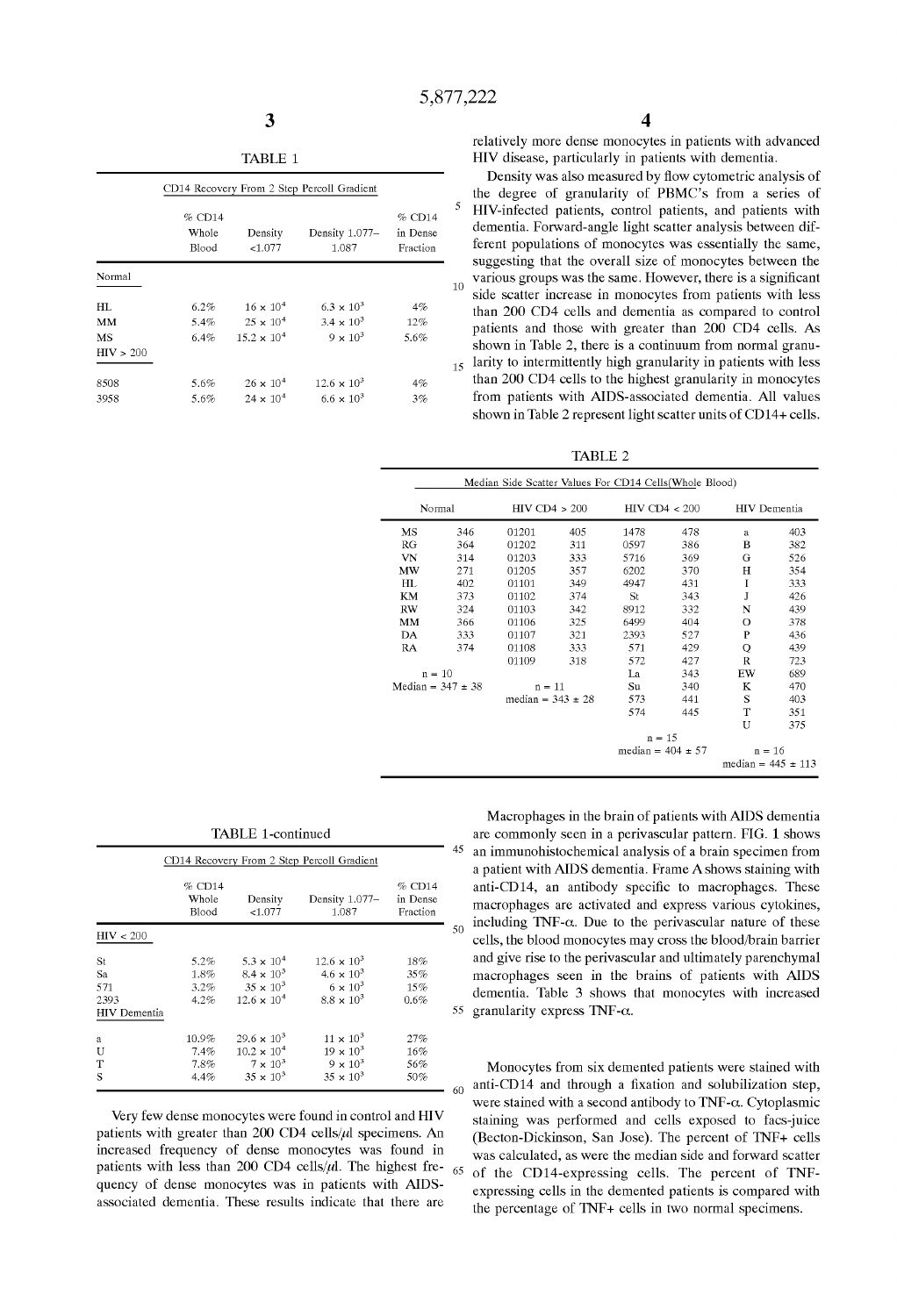40

45

| TABLE |  |
|-------|--|

| $TNF-\alpha$ Expression and Scatter Profile of CD14+ Cells From Whole Blood |                   |                           |                      |                                  |                      |  |  |
|-----------------------------------------------------------------------------|-------------------|---------------------------|----------------------|----------------------------------|----------------------|--|--|
| Patient                                                                     | CD14/<br>$%$ TNF+ | $CD14/TNF+$<br>Median SSC | Median<br><b>FSC</b> | $CD14/\text{TNF}-$<br>Median SSC | Median<br><b>FSC</b> |  |  |
| a                                                                           | 10                | 491                       | 794                  | 232                              | 480                  |  |  |
| U                                                                           | 42                | 1024                      | 590                  | 309                              | 557                  |  |  |
| v                                                                           | 26                | 381                       | 656                  | 269                              | 481                  |  |  |
| w                                                                           | 65                | 709                       | 476                  | 253                              | 522                  |  |  |
| X                                                                           | 15                | 422                       | 663                  | 248                              | 503                  |  |  |
| т                                                                           | 45                | 347                       | 683                  | 229                              | 97                   |  |  |
| $mean =$                                                                    |                   | $562 \pm 260$             | $644 + 106$          | $257 + 30$                       | $507 \pm 29$         |  |  |
| Normals                                                                     |                   |                           |                      |                                  |                      |  |  |
| RG                                                                          | 4                 |                           |                      |                                  |                      |  |  |
| RМ                                                                          | 2                 |                           |                      |                                  |                      |  |  |

Comparison of the light scatter of TNF-expressing to non-expressing cells shows that the larger, more granular cells were exclusively those that expressed TNF- $\alpha$ . Mono- 20 cytes that did not express TNF- $\alpha$  were uniformly small. Therefore, patients with AIDS-associated dementia have circulating, activated monocytes that express TNF- $\alpha$  without additional stimulus. Increased granularity, TNFexpressing monocytes are found in patients with advanced <sup>25</sup> AIDS (CD4<200 cells/ml) as well as in patients with dementia, indicating that the abnormally activated monocytes exist prior to the development of clinical AIDSassociated dementia.

Further, as shown in Table 4, monocytes from patients  $30$ with AIDS-associated dementia are characterized by high expression of cell surface marker CD69. Monocytes from patients with AIDS-associated dementia have a significantly higher percentage of cells that are CD69+ than patients with advanced stages of AIDS (CD4<200 cells/ml) or controls. <sup>35</sup>

| Percentage of CD14 Cells That Are CD69+      |    |   |    |    |  |  |  |
|----------------------------------------------|----|---|----|----|--|--|--|
| $HIV$ CD4 $<$ 200<br>HIV Dementia<br>Normals |    |   |    |    |  |  |  |
| a                                            | 46 |   |    | RG |  |  |  |
|                                              | 96 |   | 6  | NA |  |  |  |
| v                                            | 72 | 3 | 34 |    |  |  |  |
| w                                            | 76 |   | 21 |    |  |  |  |
|                                              |    |   |    |    |  |  |  |

T 30 6 8 VC 49 7 9 mean =  $64 \pm 23$  mean =  $13 \pm 11$ 

TABLE 4

Like TNF-expression, table 5 shows that monocytes expressing CD69 are more dense and have greater granularity than those that do not. The percent of CD69+ cells was calculated as were the median side and forward scatter of the CD14-expressing cells.

TABLE 5

| CD69 Expression and Scatter Profile of CD14+ Cells                                                          |            |              |              |              |              |            |            |    |  |
|-------------------------------------------------------------------------------------------------------------|------------|--------------|--------------|--------------|--------------|------------|------------|----|--|
| All CD14 cells<br>CD14+/CD69+<br>CD14+/CD69-<br>median<br>$%$ CD69+<br>median<br>median<br>P <sub>a</sub> - |            |              |              |              |              |            | 60         |    |  |
| tient                                                                                                       | $of$ CD14+ | FSC.         | SSC          | FSC          | SSC          | FSC        | SSC        |    |  |
| a<br>U                                                                                                      | 46<br>96   | 652<br>>1000 | 419<br>>1000 | 817<br>>1000 | 537<br>>1000 | 629<br>sk. | 353<br>sk. |    |  |
| v<br>w                                                                                                      | 72<br>76   | 777<br>703   | 626<br>460   | 827<br>>1000 | 749<br>>1000 | 627<br>380 | 338<br>337 | 65 |  |

6

TABLE 5-continued

|    |                  |                |                          | CD69 Expression and Scatter Profile of CD14+ Cells |                       |                     |                       |                   |
|----|------------------|----------------|--------------------------|----------------------------------------------------|-----------------------|---------------------|-----------------------|-------------------|
| 5  | P <sub>a</sub> - | $%$ CD69+      | All CD14 cells<br>median |                                                    | CD14+/CD69+<br>median |                     | CD14+/CD69-<br>median |                   |
|    | tient            | $of$ CD14+     | <b>FSC</b>               | SSC                                                | <b>FSC</b>            | SSC.                | FSC                   | SSC               |
| 10 | Х<br>т<br>VC     | 80<br>30<br>49 | 992<br>656<br>624        | >1000<br>361<br>419                                | >1000<br>659<br>670   | >1000<br>383<br>470 | 624<br>607<br>585     | 338<br>320<br>386 |

\*= too few cells

## Inhibition of TNF- $\alpha$  Production

Given the correlation of TNF-expressing macrophages with clinical AIDS-associated dementia, developing a method of controlling TNF- $\alpha$  levels provides a basis for managing this disease. WF-lO, a compound comprising diluted tetrachlorodecaoxide (TCDO), substantially decreases the number of monocytes expressing  $TNF-\alpha$ . Furthermore, WF-10 also significantly decreases the number of CD69+ monocytes. Since expression of CD69 and TNF- $\alpha$ discriminate monocytes from patients with dementia, the down modulation of those markers should be specific to AIDS dementia.

As shown in FIG. 2, the number of monocytes expressing TNF- $\alpha$  is decreased by approximately 61% after one day of culture with WF-lO. Similarly, FIG. 3 shows that WF-lO decreases the number of CD69+ monocytes by approximately 33%. The experimental protocols were as follows. One ml of HIV+ whole heparinized blood was added to each of two polyvinyl tubes. WF-10 was added to one tube to a final dilution of 1/250 of concentrated stock. The tubes were incubated overnight at 37 $\degree$  C. One hundred  $\mu$ l aliquots were stained for CD14, CD16 and CD69 surface markers (Becton-Dickinson) for 20 min at RT. FacsLyse (Becton-Dickinson) was used to lyse the RBCs and was then removed by centrifugation at  $400 \times g$ , 5 min. In the tubes to be stained for TNF- $\alpha$  expression, the cells were resuspended in 0.5 mI of permeabalizing solution (Becton-Dickinson) for 5 min at RT, then washed IX in PBS and the pellets resuspended in 0.1 mI of PBS. Anti-TNF-PE (R&D Systems, Inc., Minneapolis, Minn.) was added to each tube and allowed to react for 20 min at RT. All tubes were washed IX in PBS and the cells resuspended in PBS, containing azide and p formaldehyde.

TCDO comprises a stabilized activated oxygen in a chlorite ion matrix and is thought to activate the NADPH oxidase pathway. WF-lO has been used to protect patients 50 from radiation therapy, to prevent post-operative infection and to treat sepsis. Further, TCDO has been shown to enhance phagocytic activity in macrophages. Accordingly, the finding that WF-10 suppresses expression of TNF- $\alpha$ , rather than promoting it, is absolutely unique.

55 Stabilized activated oxygen compounds useful in the practice of this invention are described in U.S. Pat. Nos. 4,507,285 and 4,725,437, which are hereby incorporated in their entirety by reference. WF-lO is available as Oxoferin (Oxo Chemie GmbH, Fort Worth, Tex.) but other formulations of TCDO are within the scope of this invention. Suitable doses will depend on the formulation of TCDO. A dose finding phase I/II study evaluating WF-10 administered intravenously and involving 48 patients established a maximum dose of approximately 0.5 ml/kg. Other suitable doses may be approximately 0.25 ml/kg. Preferably, a WF-10 regimen comprises 5 consecutive days of treatment every 3 weeks.